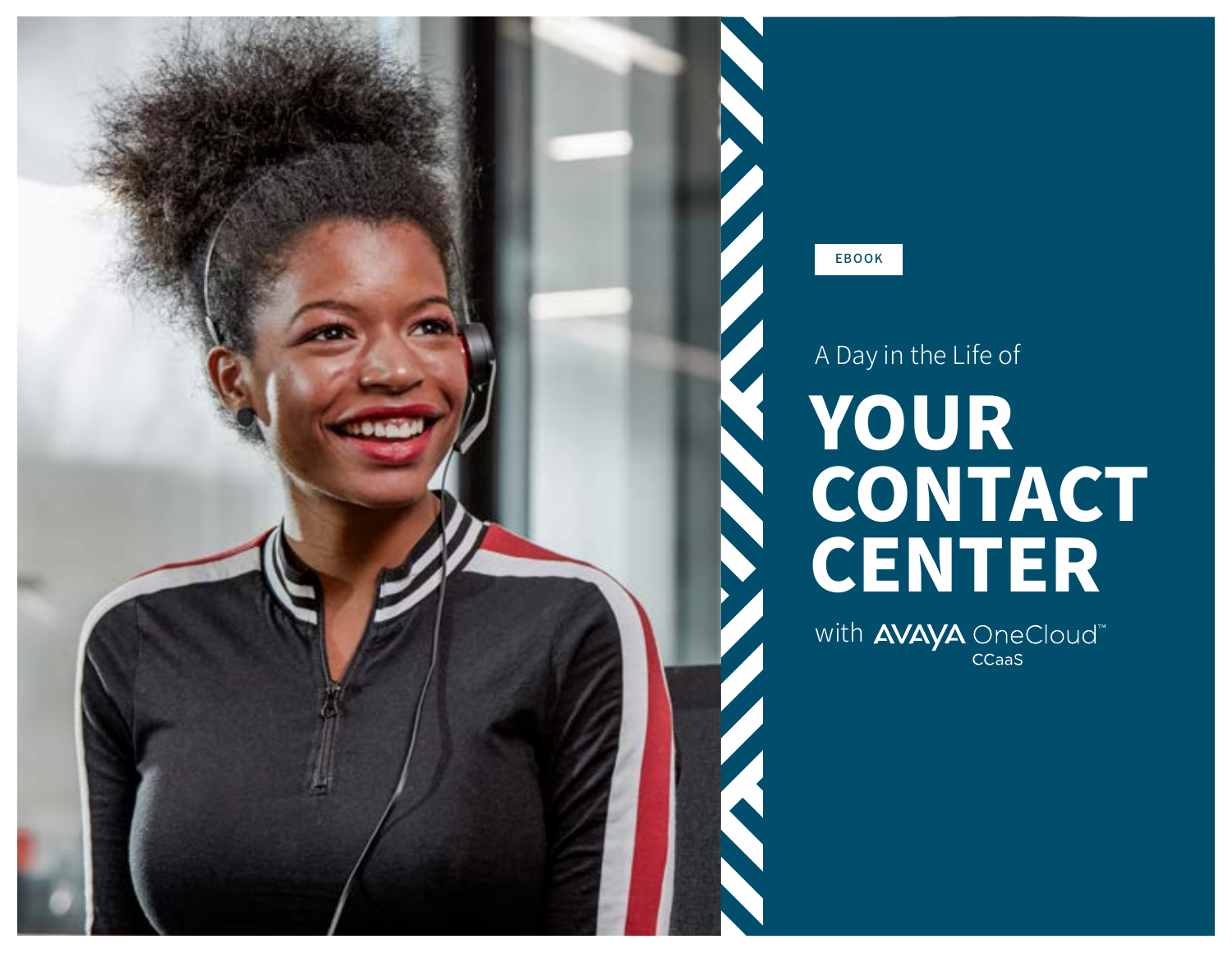

### A CONTACT CENTER DESIGNED FOR THE "EVERYTHING CUSTOMER"

Businesses today face unique challenges when it comes to customer experiences. Customers want to be able to interact with companies in their own way, on their own time—and across multiple platforms. They want the freedom to call one day, and text or chat the next without any change in the level of service they receive.



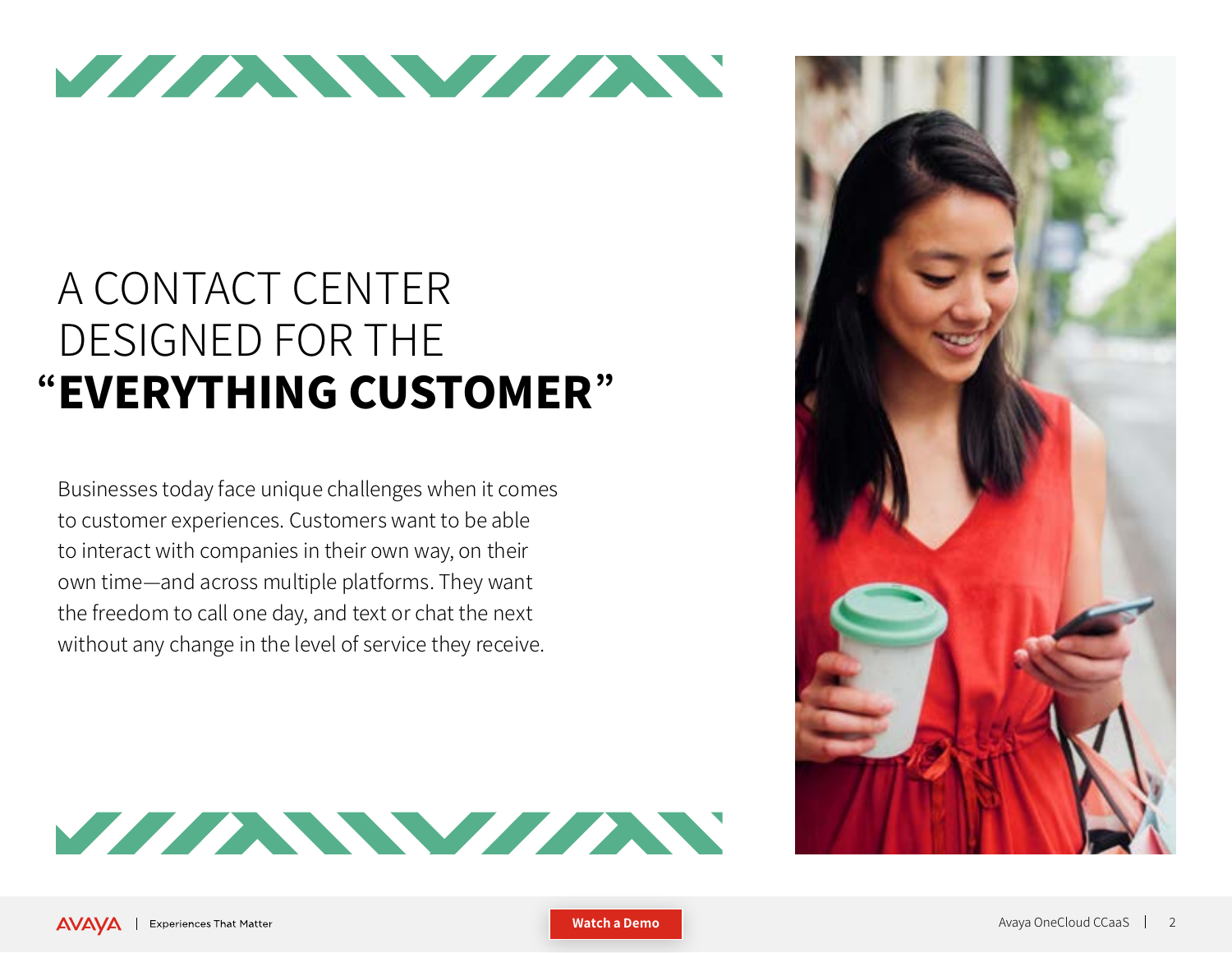No matter the size of your customer experience team, Avaya OneCloud™ CCaaS provides a powerful cloudbased solution to create meaningful experiences for today's customer—and the employees who serve them—from any location.

Avaya OneCloud CCaaS gives you the tools to make every interaction a memorable experience for customers and employees alike.

- **n** Inspire employees to provide quality experiences across voice and digital channels—all in a single desktop view.
- $\blacksquare$  Monitor performance analytics to help employees reach key performance indicators and provide feedback in real-time.
- Create customer-experience superstars by matching employees' unique skills with customer needs.

Read on to learn how to wow your customers with a scalable contact center.

**Employees can serve customers right where they are, across digital channels, without having to change screens.**



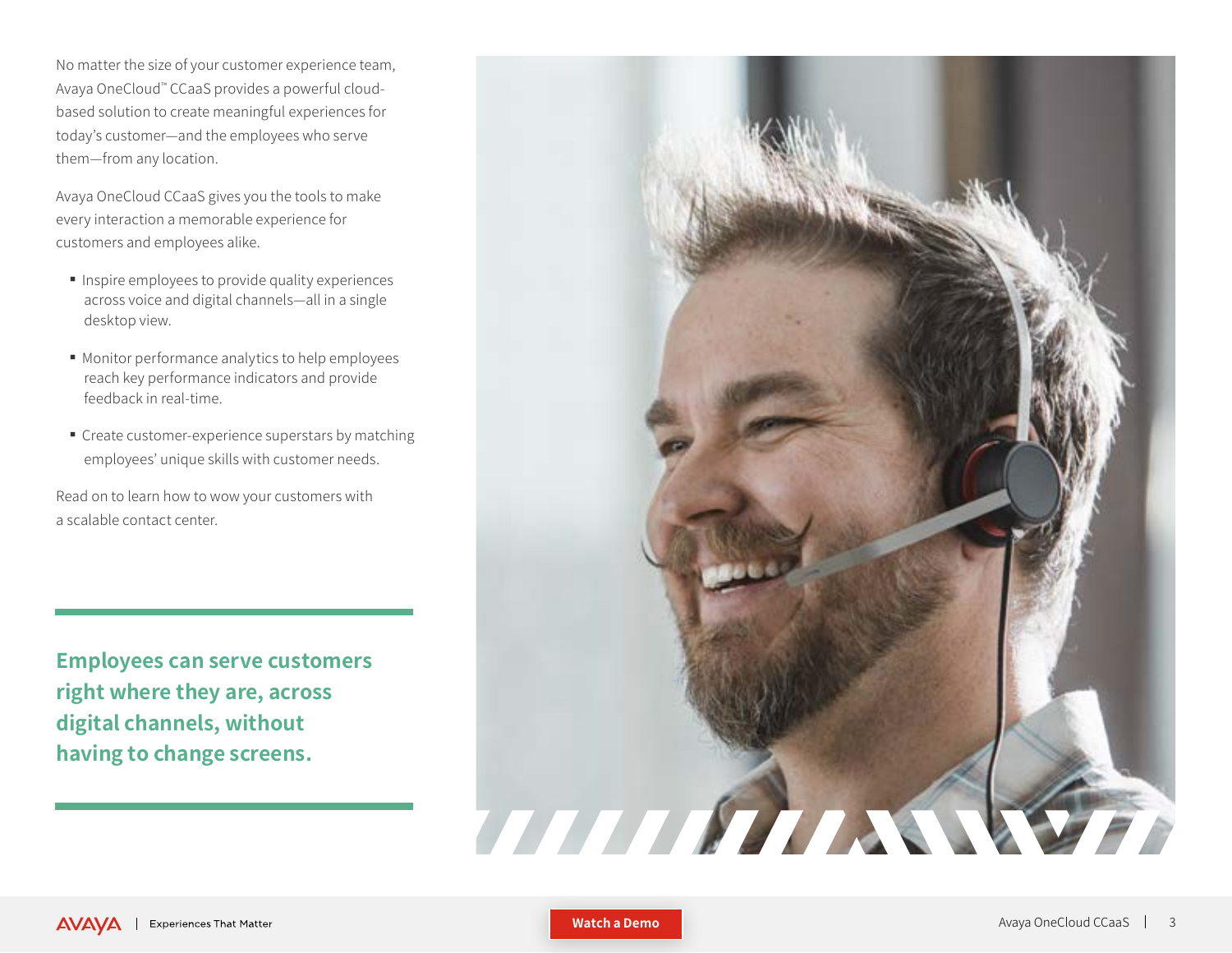# Multiexperience

**Lisa is a contact center manager for a smaller real estate firm.** Her team helps potential customers find and connect with the right real estate agent to assist in their home search, and answer questions along the home buying journey, including explaining complex documents that will be sent to the mortgage broker.

Recently, customers have been complaining about extended hold times and having to repeat information to employees. And some customers ask why there are no other ways to connect with customer service, like chat or texting.

Avaya OneCloud CCaaS helps Lisa solve these challenges by providing a single desktop view for employees to access all customer information. Employees can serve customers right where they are, across digital channels, without having to change screens.



WWW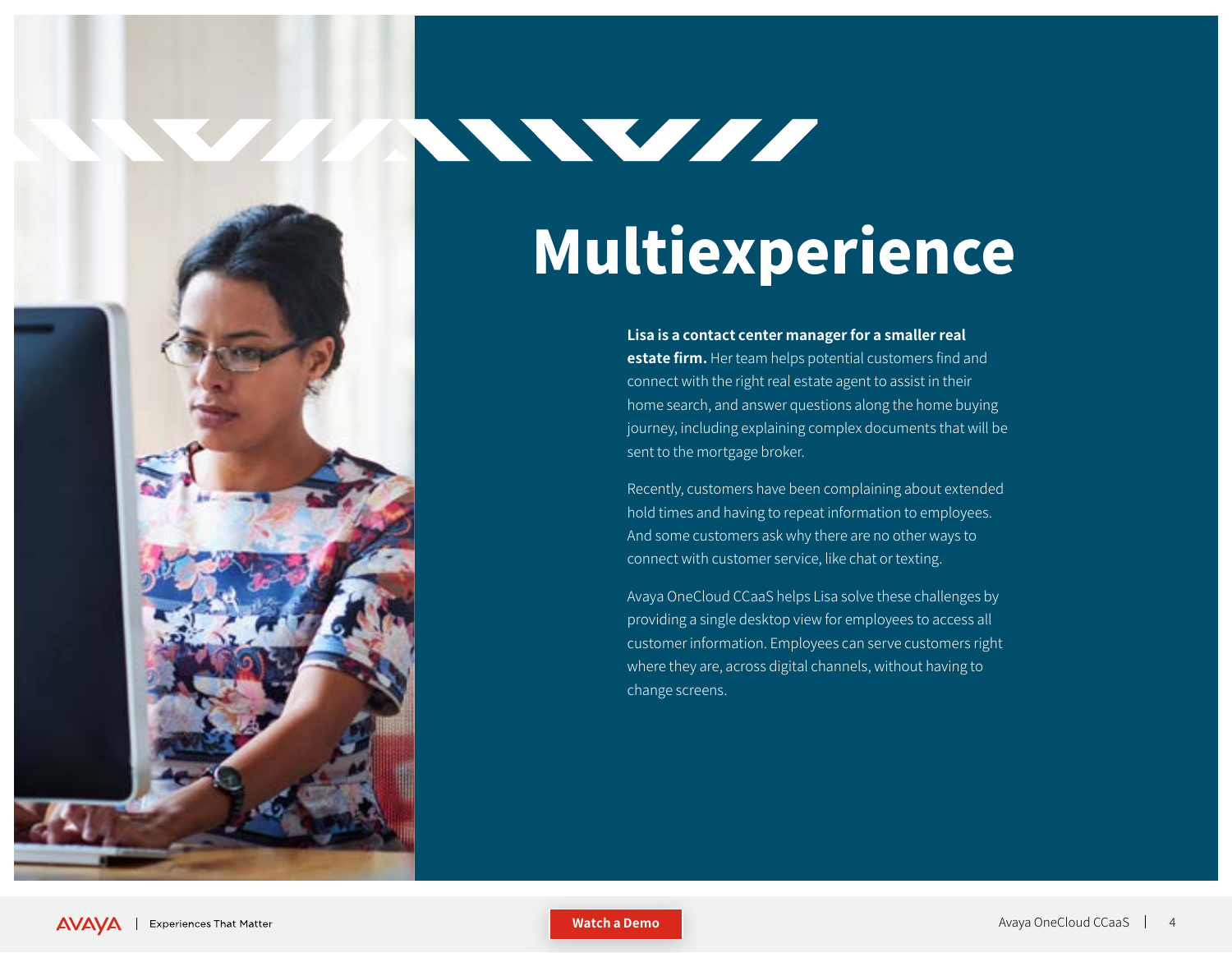



#### Memorable Customer Experiences

Avaya OneCloud CCaaS gives your employees the power to serve customers—and understand their needs from the start.

- Connect every touchpoint of the customer and employee journey with 360-degree visibility.
- Help customers find what they're looking for and troubleshoot issues with co-browsing capabilities.
- **Gather customer information across departments** and provide solutions using CRM integrations.
- **Empower customers to choose their level of** interaction with self-service options across multiple channels.

#### Engaged Employee Experiences

To deliver the most positive experience possible, employees need tools to meet customer challenges as they come—including having context ready on-thefly. With Avaya OneCloud CCaaS, every employee can have their own AI-powered virtual assistant to provide up-to-the-minute context on all customer interactions.

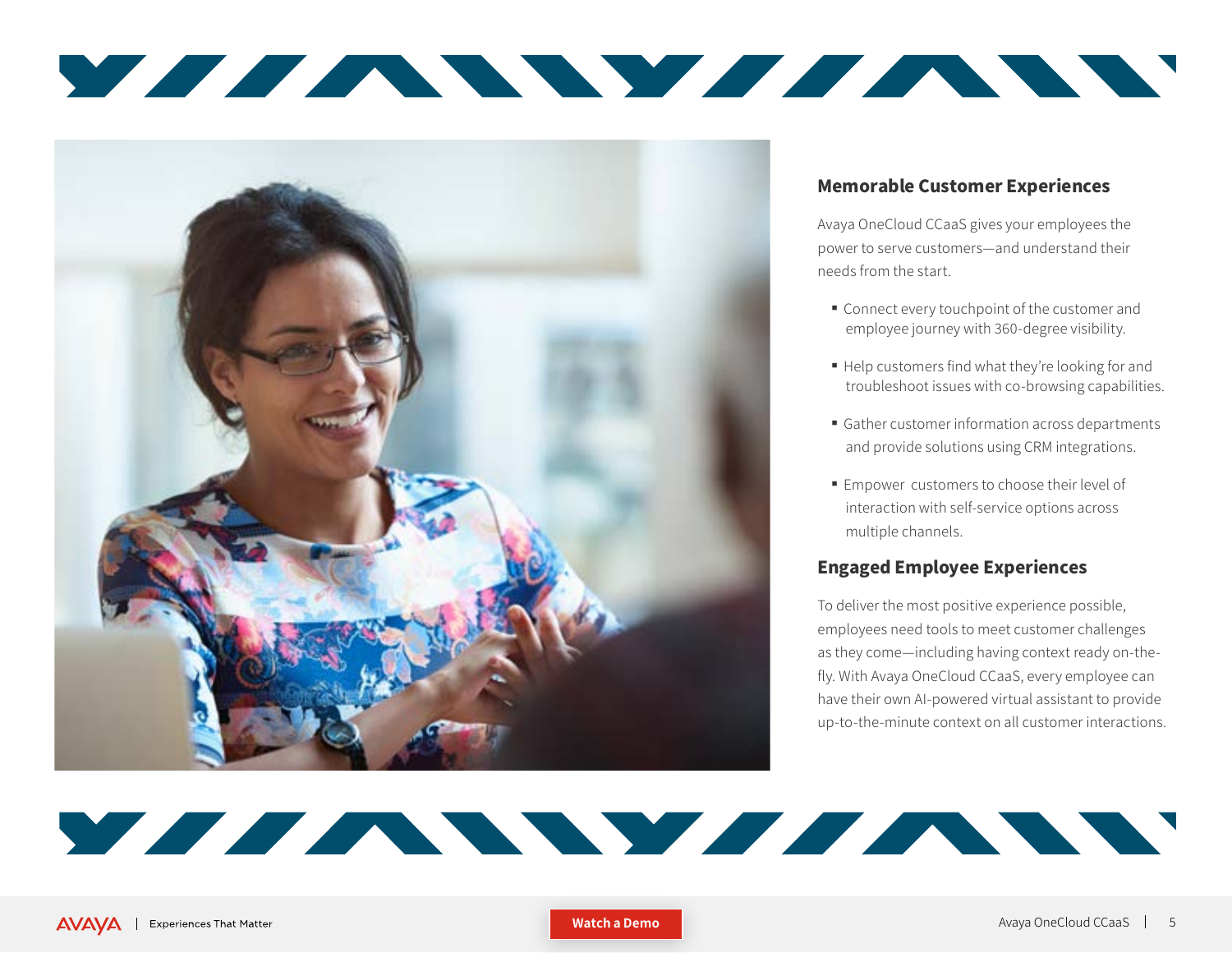# WWWWWWW

### AI and Knowledge

**Edgar works in the contact center for a regional investment firm.** He spends his time interacting with potential clients looking to open new accounts, connecting current clients with the firm's advisors, and answering questions about investment strategies and changes in market conditions.

With continuous changes in the stock market, Edgar needs to be able to have the latest numbers available for every interaction. And he needs to have quick access to each client's current portfolio in order to explain where their investments are and how the market affects their individual accounts.

With artificial intelligence (AI) infused into Avaya OneCloud CCaaS, every customer service team member has the right insights and answers, every time.

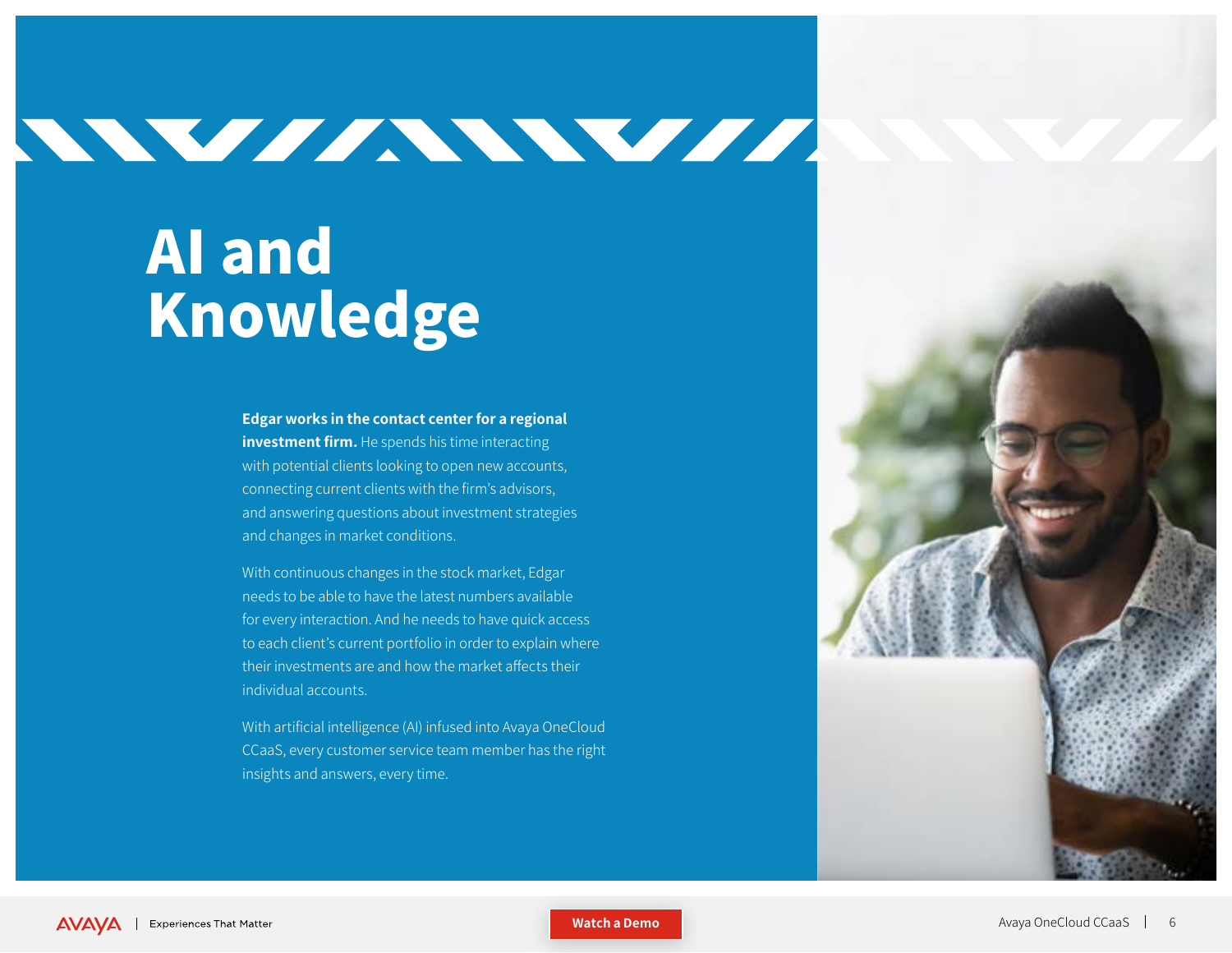

### NY MARIA WA MARIA WA MARIA WA 2009

#### Smarter Interactions for Customers and Employees

Avaya OneCloud CCaaS gives employees real-time customer information available on a single screen, so providing the best customer experience is the focus of every interaction.

- **Ensure higher-quality interactions for customers** with self-service options, proactive outreach, and automated processes.
- $\blacksquare$  Create happy customers by connecting them with the right employee to get the right answers—fast.
- **Empower employees with a virtual assistant that** provides real-time prompts and guidance during customer interactions.

With Avaya OneCloud CCaaS, Edgar can work with confidence knowing that he has the most up-to-date information. He can see every investment transaction and easily speak to each portfolio, all from a single screen. With the virtual assistant, he's prompted to provide information about related funds and indexes that will be beneficial to clients, depending on their age and risk tolerance. And, with self-service options and agent pairing, Edgar knows clients are getting service faster—and he can focus on more in-depth interactions.

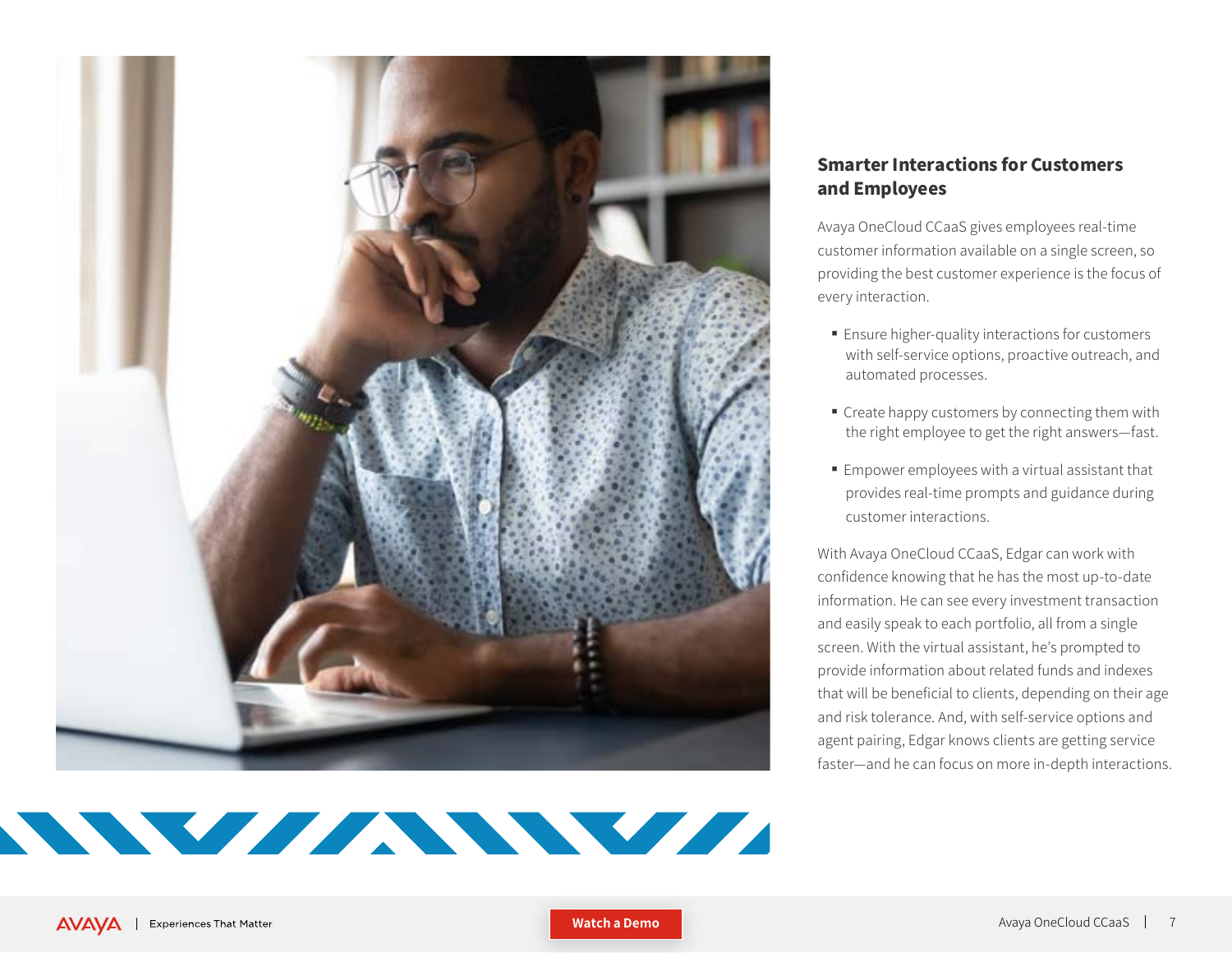### WEITHERST

Analytics and Reporting

> **Because customer needs and desires are always changing**, contact center employees and managers need up-to-the minute insights at each phase of the customer journey to fine-tune interactions and create experiences that matter.

Consider Ramona, who is the customer service manager for a local chain of coffee shops. Her employees need information on topics ranging from gift cards to questions about birthday rewards and errors on rewards points, to setting default store locations on their mobile app and ordering online. They need to be able to take customer feedback on in-store experiences, check balances and re-load gift cards, and even coordinate with stores when local catering is needed for an event. Call volumes and depth of interactions can vary, so Ramona needs to be prepared for anything.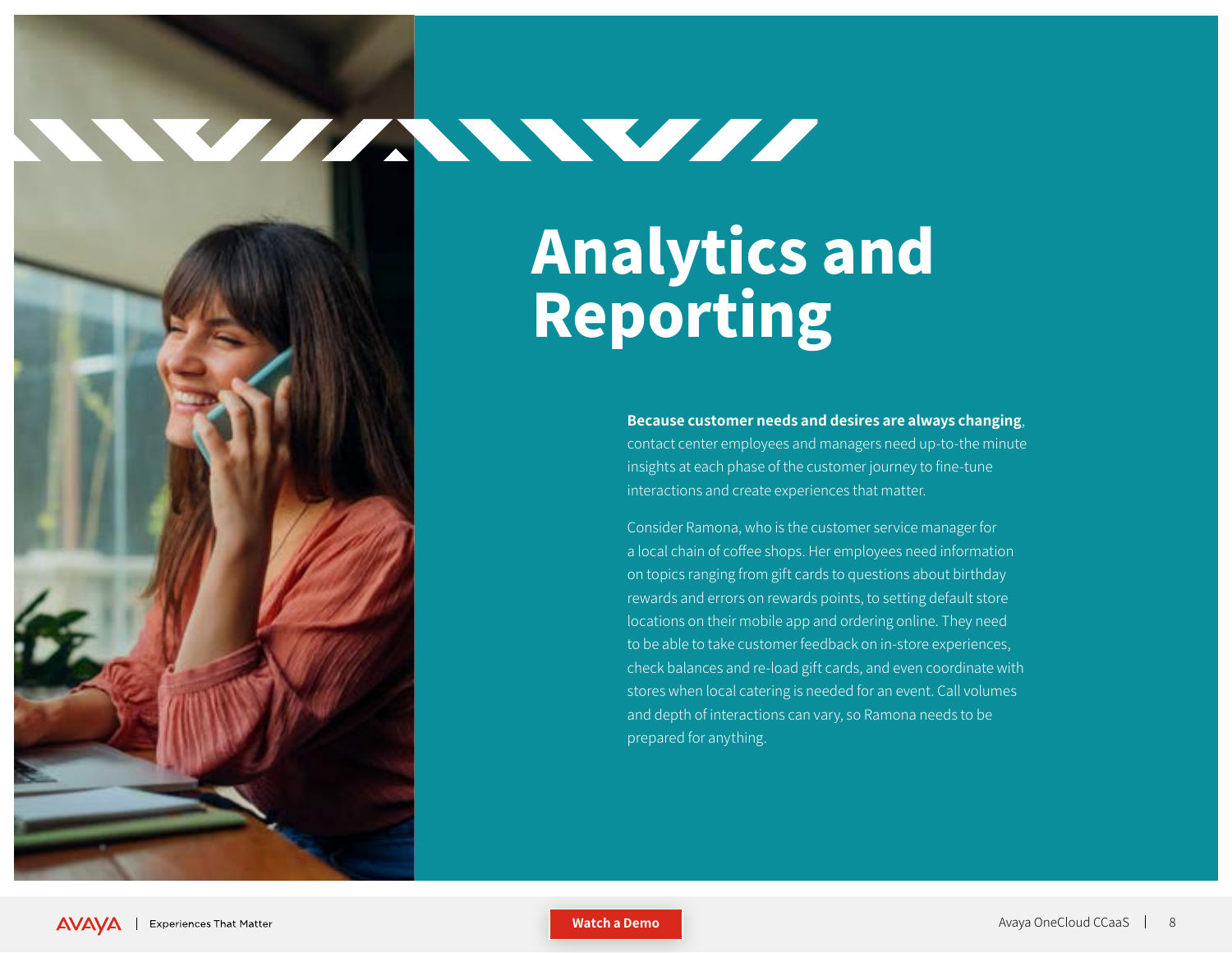



With the built-in analytics of Avaya OneCloud CCaaS, you can keep a finger on the pulse of your contact center at all times—and quickly adjust to customer demands or frustrations on-the-fly.

#### Built-in Reporting in Real Time

With Avaya OneCloud CCaaS, you can learn exactly what customers and employees need—before they do.

- $\blacksquare$  Create customer experience superstars with almost immediate feedback and regular performance management.
- <sup>n</sup> Forecast and track historical changes in volume and resourcing to ensure you have the right number of employees available.
- $\blacksquare$  Improve your business with insights to optimize processes and make adjustments as needed.

Using the built-in analytics dashboard, Ramona can now see call volumes and employee desktop productivity data in real time. She can adjust the number of available employees to match volumes at a certain time of day or implement new self-service options to offset high call volumes and give customers quick answers. And with almost immediate feedback on interactions, Ramona has a better idea of training needs that can help employees be more confident and exceed customer expectations.

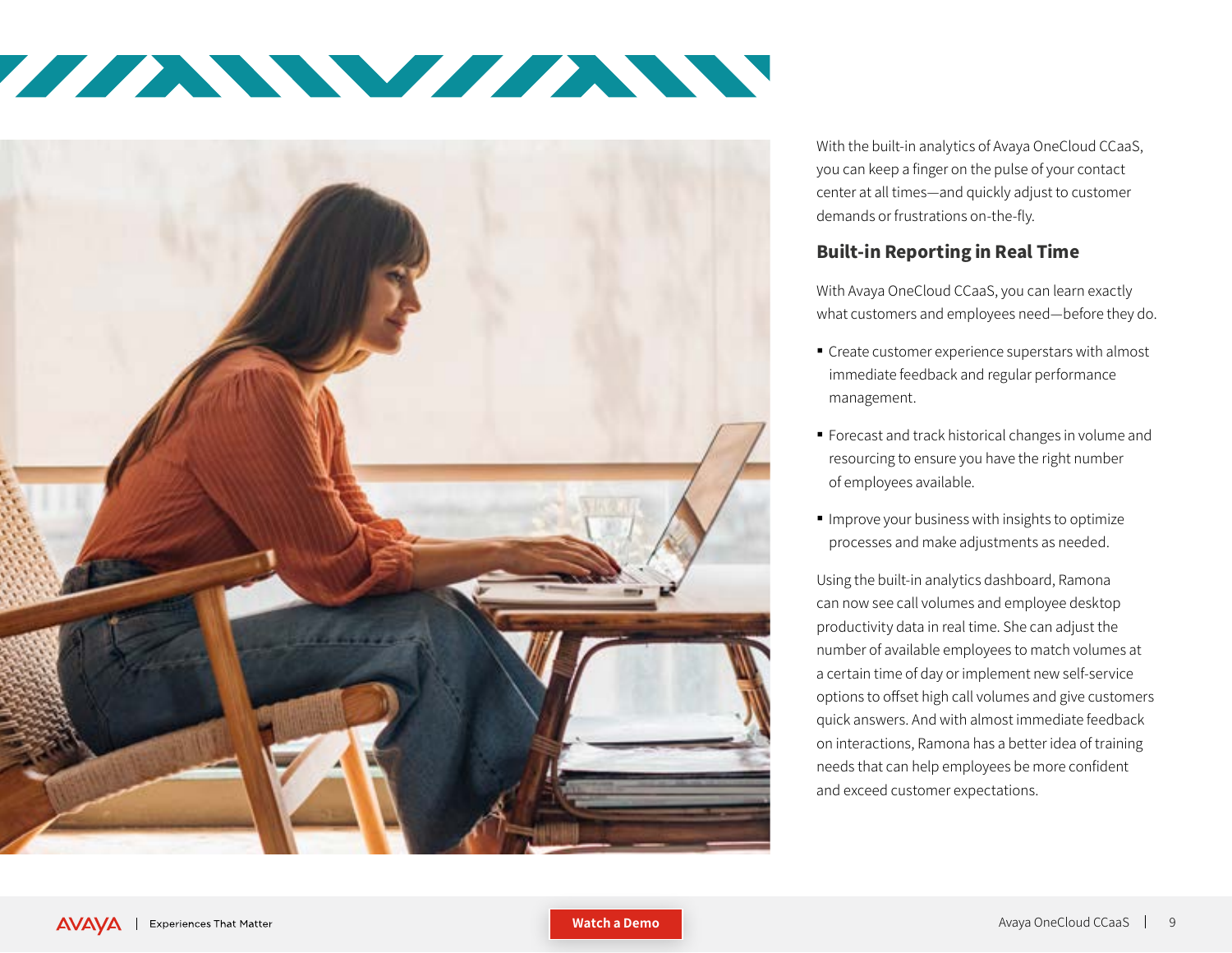# NNV/ANNV/ANNV/AN

### **Workforce** Engagement

**It's no surprise that happy employees create better customer experiences.** By simplifying work, you create better outcomes for your employees and customers. Employee turnover can be costly in terms of onboarding and training, and it can be detrimental to the morale of your current employees. A customer service center is only as good as its employees.

Dallin has been experiencing high turnover in the contact center for his outdoor retail company. Employees have cited a lack of flexibility and complicated systems as reasons for leaving. Dallin needs to reduce turnover, and he needs the ability to attract quality employees and give them

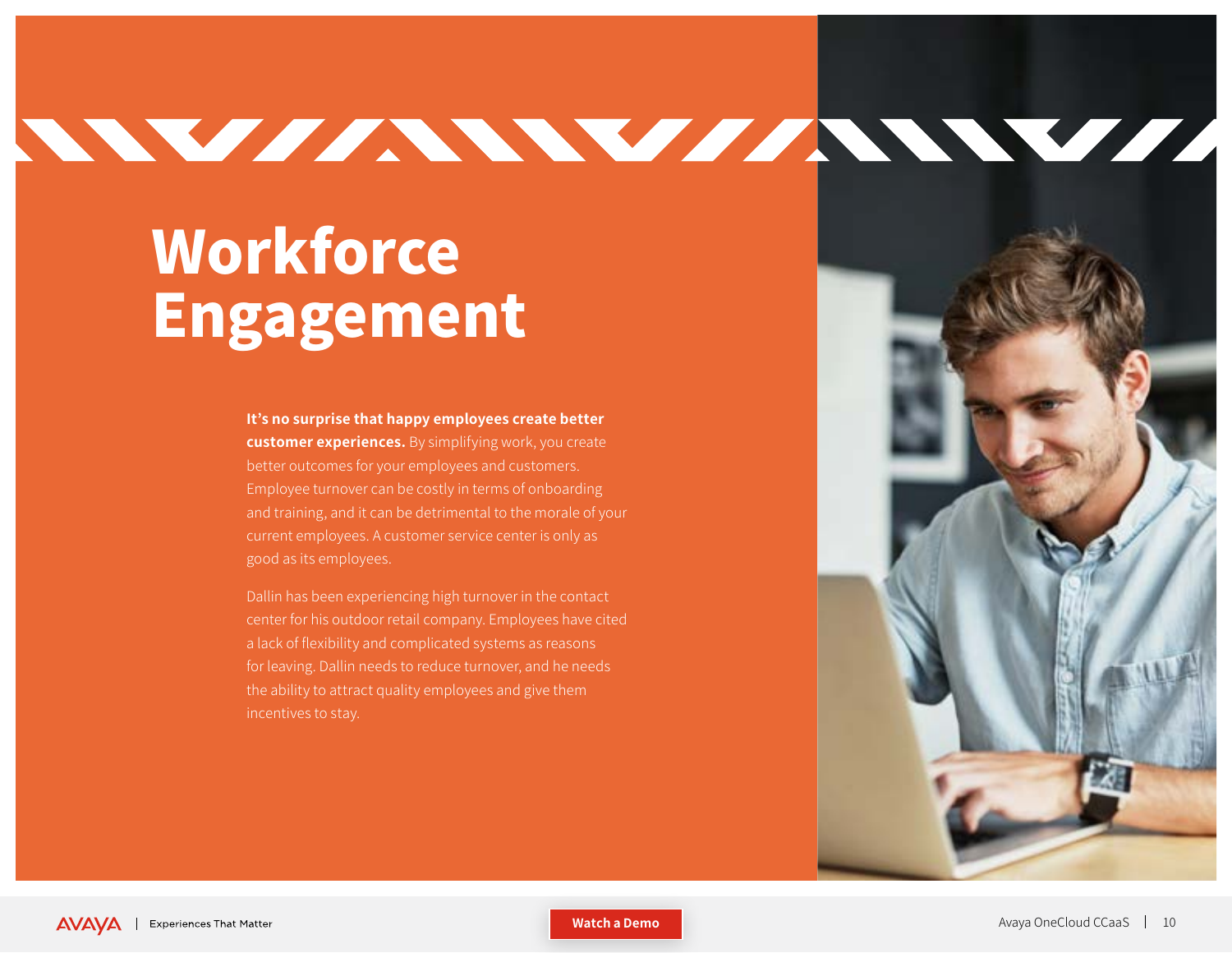

**Employees have all the tools they need to succeed, which keeps them engaged in their work and with the company for the long term.** 

#### Get More For and From Employees

Avaya OneCloud CCaaS gives employees the freedom to create meaningful customer experiences all in one place.

- **Examplify work for employees with all the tools they** need in one place, whether they work from the office, home, or anywhere in-between.
- **Empower employees to make the right decisions** every time with real-time customer insights.
- Provide a superior employee experience and help prevent attrition by giving employees the freedom to succeed with flexible tools.
- **Provide faster, easier feedback to employees** with speech-to-text transcription and automatic call recording.

Because Avaya OneCloud CCaaS is a browser-based app, Dallin's employees can easily access everything they need to wow customers. They have all the tools they need to succeed, which keeps them engaged in their work and with the company for the long term.



**[Watch a Demo](http://avaya.com)**